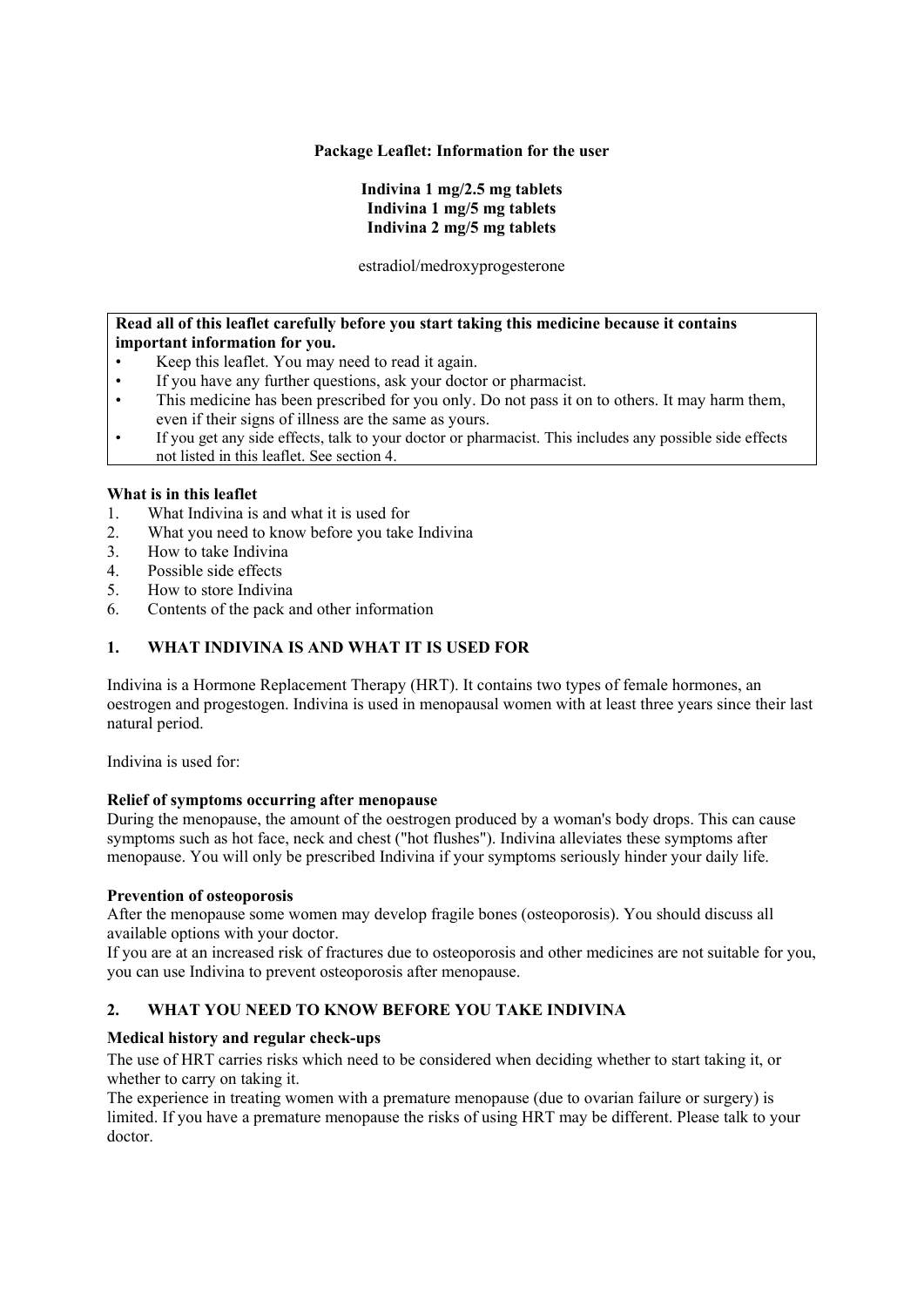Before you start (or restart) HRT, your doctor will ask about your own and your family's medical history. Your doctor may decide to perform a physical examination. This may include an examination of your breasts and/or an internal examination, if necessary.

Once you have started on Indivina you should see your doctor for regular check-ups (at least once a year). At these check-ups, discuss with your doctor the benefits and risks of continuing with Indivina.

Go for regular breast screening as recommended by your doctor.

### **Do not take Indivina**

If any of the following applies to you. If you are not sure about any of the points below, **talk to your doctor** before taking Indivina.

Do not take Indivina

- if you have or have ever had **breast cancer**, or if you are suspected of having it
- if you have **cancer which is sensitive to oestrogens**, such as cancer of the womb lining (endometrium), or if you are suspected of having it
- if you have any **unexplained vaginal bleeding**
- if you have **excessive thickening of the womb lining** (endometrial hyperplasia) that is not being treated
- if you have or have ever had a **blood clot in a vein** (thrombosis), such as in the legs (deep venous thrombosis) or the lungs (pulmonary embolism)
- if you have a **blood clotting disorder** (such as protein C, protein S, or antithrombin deficiency)
- if you have or recently have had a disease caused by blood clots in the arteries, such as a **heart attack, stroke** or **angina**
- if you have or have ever had a **liver disease** and your liver function tests have not returned to normal
- if you have a rare blood problem called "porphyria" which is passed down in families (inherited)
- if you are **allergic** to **estradiol valerate** or **medroxyprogesterone acetate** or any of the other ingredients of this medicine (listed in section 6).

If any of the above conditions appear for the first time while taking Indivina, stop using it at once and consult your doctor immediately.

# **Warnings and precautions**

Talk to your doctor before starting the treatment if you have ever had any of the following problems, as these may return or become worse during treatment with Indivina. If so, you should see your doctor more often for check-ups:

- fibroids inside your womb
- growth of womb lining outside your womb (endometriosis) or a history of excessive growth of the womb lining (endometrial hyperplasia)
- increased risk of developing blood clots (see "Blood clots in a vein [thrombosis]")
- increased risk of getting an oestrogen-sensitive cancer such as having a mother, sister or grandmother who has had breast cancer)
- high blood pressure
- a liver disorder, such as a benign liver tumour
- diabetes
- gallstones
- migraine or severe headaches
- a disease of the immune system that affects many organs of the body (systemic *lupus erythematosus*, SLE)
- epilepsy
- asthma
- a disease affecting the eardrum and hearing (otosclerosis)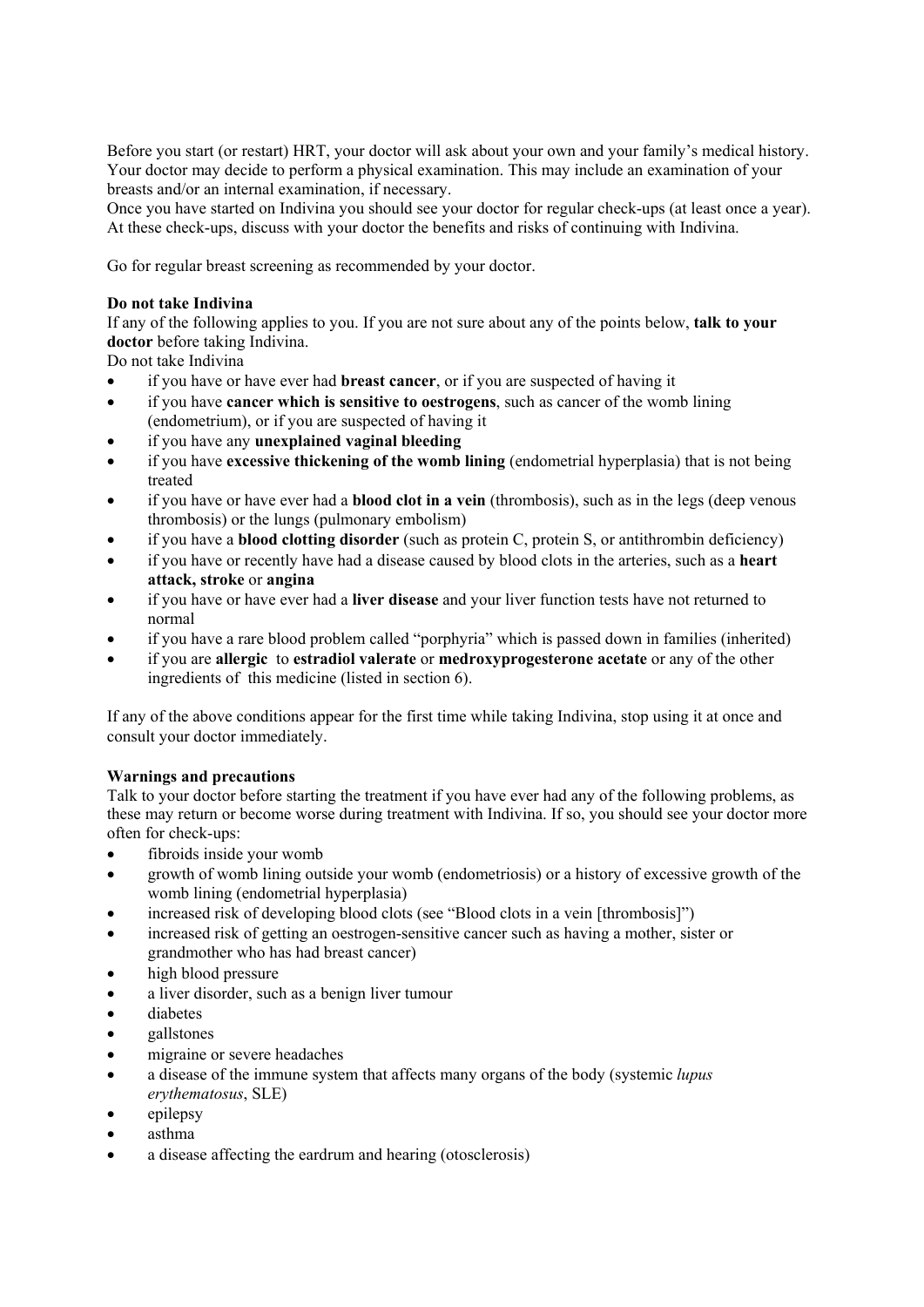- a very high level of fat in your blood (triglycerides)
- fluid retention due to cardiac or kidney problems
- hereditary and acquired angioedema.

**Stop taking Indivina and see a doctor immediately,** if you notice any of the following when taking **HRT** 

- any of the conditions mentioned in the "Do not take Indivina" section
- yellowing of your skin or the whites of your eyes (jaundice). These may be signs of a liver disease
- swollen face, tongue and/or throat and/or difficulty swallowing or hives, together with difficulty breathing which are suggestive of an angioedema
- a large rise in your blood pressure (symptoms may be headache, tiredness, dizziness)
- migraine-like headaches which happen for the first time
- if you become pregnant
- if you notice signs of a blood clot, such as:
	- painful swelling and redness of the legs
	- sudden chest pain
	- difficulty in breathing.

For more information, see "Blood clots in a vein (thrombosis)".

**Note:** Indivina is not a contraceptive. If it is less than 12 months since your last menstrual period or you are under 50 years old, you may still need to use additional contraception to prevent pregnancy. Speak to your doctor for advice.

# **HRT and cancer**

### **Excessive thickening of the lining of the womb (endometrial hyperplasia) and cancer of the lining of the womb (endometrial cancer)**

Taking oestrogen-only HRT will increase the risk of excessive thickening of the lining of the womb (endometrial hyperplasia) and cancer of the womb lining (endometrial cancer).

The progestogen in Indivina protects you from this extra risk.

# **Irregular bleeding**

You may have irregular bleeding or drops of blood (spotting) during the first 3-6 months of taking Indivina. However, if the irregular bleeding:

- carries on for more than the first 6 months
- starts after you have been taking Indivina for more than 6 months
- carries on after you have stopped taking Indivina

**see your doctor as soon as possible.** 

#### **Breast cancer**

Evidence shows that taking combined oestrogen-progestogen or oestrogen-only hormone replacement therapy (HRT) increases the risk of breast cancer. The extra risk depends on how long you use HRT. The additional risk becomes clear within 3 years of use. After stopping

HRT the extra risk will decrease with time, but the risk may persist for 10 years or more if you have used HRT for more than 5 years.

# *Compare*

Women aged 50 to 54 who are not taking HRT, on average, 13 to 17 in 1000 will be diagnosed with breast cancer over a 5-year period.

For women aged 50 who start taking oestrogen-only HRT for 5 years, there will be 16-17 cases in 1000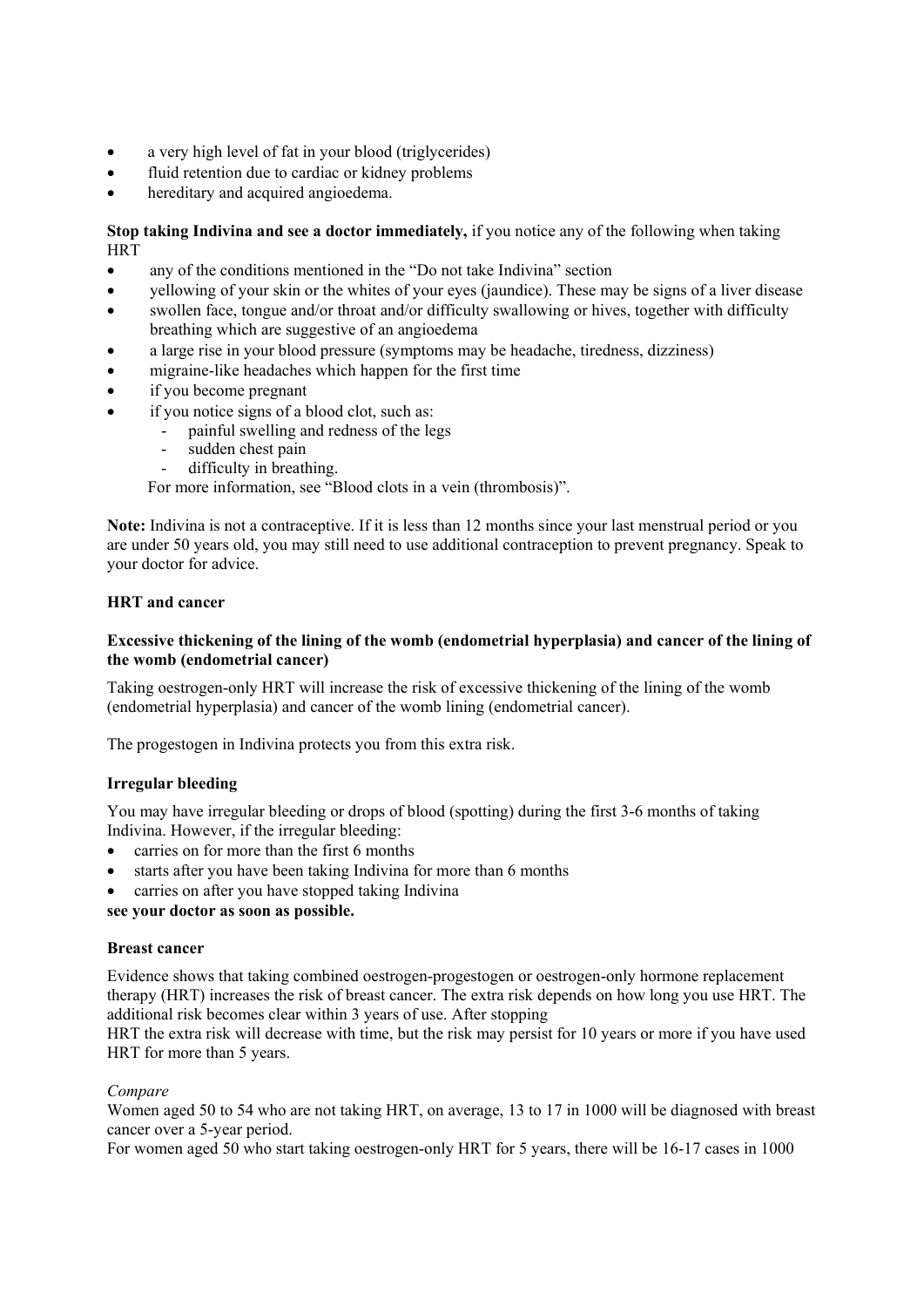users (i.e. an extra 0 to 3 cases).

For women aged 50 who start taking oestrogen-progestogen HRT for 5 years, there will be 21 cases in 1000 users (i.e. an extra 4 to 8 cases).

Women aged 50 to 59 who are not taking HRT, on average, 27 in 1000 will be diagnosed with breast cancer over a 10-year period.

For women aged 50 who start taking oestrogen-only HRT for 10 years, there will be 34 cases in 1000 users (i.e. an extra 7 cases).

For women aged 50 who start taking oestrogen-progestogen HRT for 10 years, there will be 48 cases in 1000 users (i.e. an extra 21 cases).

### **Regularly check your breasts. See your doctor if you notice any changes such as:**

- dimpling of the skin
- $\bullet$  changes in the nipple
- any lumps you can see or feel.

Additionally, you are advised to join mammography screening programs when offered to you. For mammogram screening, it is important that you inform the nurse/healthcare professional who is actually taking the x-ray that you use HRT, as this medication may increase the density of your breasts which may affect the outcome of the mammogram. Where the density of the breast is increased, mammography may not detect all lumps.

### **Ovarian cancer**

Ovarian cancer is rare – much rarer than breast cancer. The use of oestrogen-only or combined oestrogenprogestagen HRT has been associated with a slightly increased risk of ovarian cancer. The risk of ovarian cancer varies with age. For example, in women aged 50 to 54 who are not taking HRT, about 2 women in 2,000 will be diagnosed with ovarian cancer over a 5-year period. For women who have been taking HRT for 5 years, there will be about 3 cases per 2,000 users (i.e. about 1 extra case).

# **Effect of HRT on heart and circulation**

#### **Blood clots in a vein (thrombosis)**

The risk of **blood clots in the veins** is about 1.3 to 3 times higher in HRT users than in non-users, especially during the first year of taking it.

Blood clots can be serious, and if one travels to the lungs, it can cause chest pain, breathlessness, fainting or even death.

You are more likely to get a blood clot in your veins as you get older and if any of the following applies to you. Inform your doctor if any of these situations applies to you:

- you are unable to walk for a long time because of major surgery, injury or illness (see also section 3, If you need to have surgery)
- you are seriously overweight  $(BMI > 30 \text{ kg/m}^2)$
- you have any blood clotting problem that needs long-term treatment with a medicine used to prevent blood clots
- if any of your close relatives has ever had a blood clot in the leg, lung or another organ
- you have systemic *lupus erythematosus* (SLE)
- you have cancer.

For signs of a blood clot, see "Stop taking Indivina and see a doctor immediately".

# *Compare*

Looking at women in their 50s who are not taking HRT, on average, over a 5-year period, 4 to 7 in 1,000 would be expected to get a blood clot in a vein.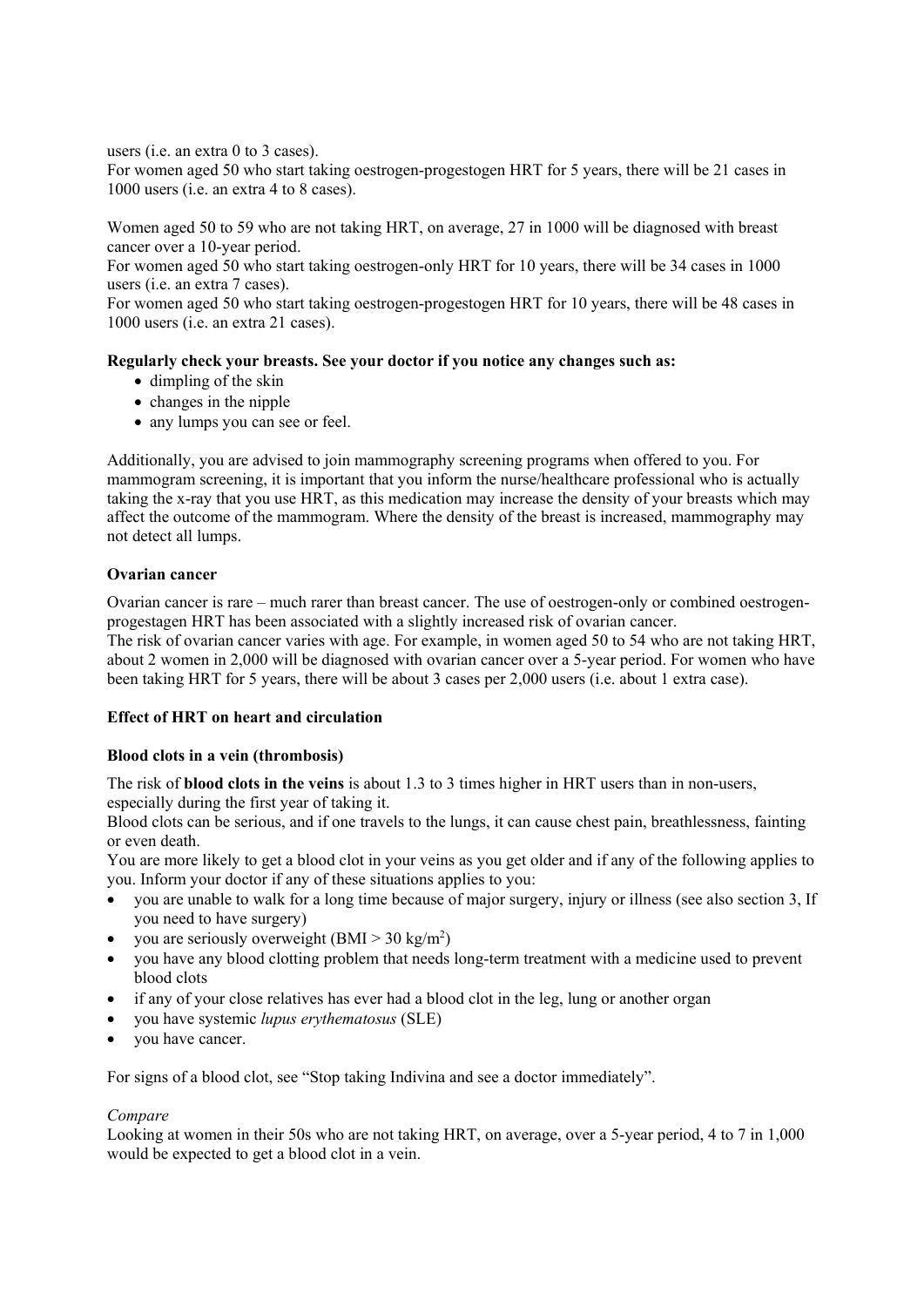For women in their 50s who have been taking oestrogen-progestogen HRT for over 5 years, there will be 9 to 12 cases in 1,000 users (i.e. an extra 5 cases).

### **Heart disease (heart attack)**

There is no evidence that HRT will prevent a heart attack.

Women over the age of 60 years who use oestrogen-progestogen HRT are slightly more likely to develop heart disease than those not taking any HRT.

### **Stroke**

The risk of getting a stroke is about 1.5 times higher in HRT users than in non-users. The number of extra cases of stroke due to use of HRT will increase with age.

#### *Compare*

Looking at women in their 50s who are not taking HRT, on average, 8 in 1,000 would be expected to have a stroke over a 5-year period. For women in their 50s who are taking HRT, there will be 11 cases in 1,000 users, over 5 years (i.e. an extra 3 cases).

### **Other conditions**

- HRT will not prevent memory loss. There is some evidence of a higher risk of memory loss in women who start using HRT after the age of 65. Speak to your doctor for advice.
- If you are taking thyroid hormone replacement therapy (e.g. thyroxine), your doctor may monitor your thyroid function more often when you start treatment.
- If you have or have had cholasma (yellowish-brown pigmentation patches on the skin, particularly of the face); if so, minimize your exposure to the sun or ultraviolet radiation whilst using Indivina.

#### **Other medicines and Indivina**

Some medicines may interfere with the effect of Indivina. This might lead to irregular bleeding. This applies to the following medicines:

- Medicines for **epilepsy** (such as phenobarbital, phenytoin and carbamazepin)
- Medicines for **tuberculosis** (such as rifampicin, rifabutin)
- Medicines for **HIV infection** (such as nevirapine, efavirenz, ritonavir and nelfinavir)
- Herbal remedies containing **St John's Wort** (*Hypericum perforatum*)
- Medicines for Hepatitis C virus (HCV) (such as combination regimen ombitasvir/paritaprevir/ritonavir with or without dasabuvir as well as a regimen with glecaprevir/pibrentasvir) may cause increases in liver function blood test results (increase in ALT liver enzyme) in women using CHCs containing ethinylestradiol. Indivina contains estradiol instead of ethinylestradiol. It is not known whether an increase in ALT liver enzyme can occur when using Indivina with this HCV combination regimen. Your doctor will advise you.

Tell your doctor or pharmacist if you are taking, have recently taken or might take any other medicines, including medicines obtained without a prescription, herbal medicines or other natural products.

#### **Laboratory tests**

If you need a blood test, tell your doctor or the laboratory staff that you are taking Indivina, because this medicine can affect the results of some tests.

### **Pregnancy and breast-feeding**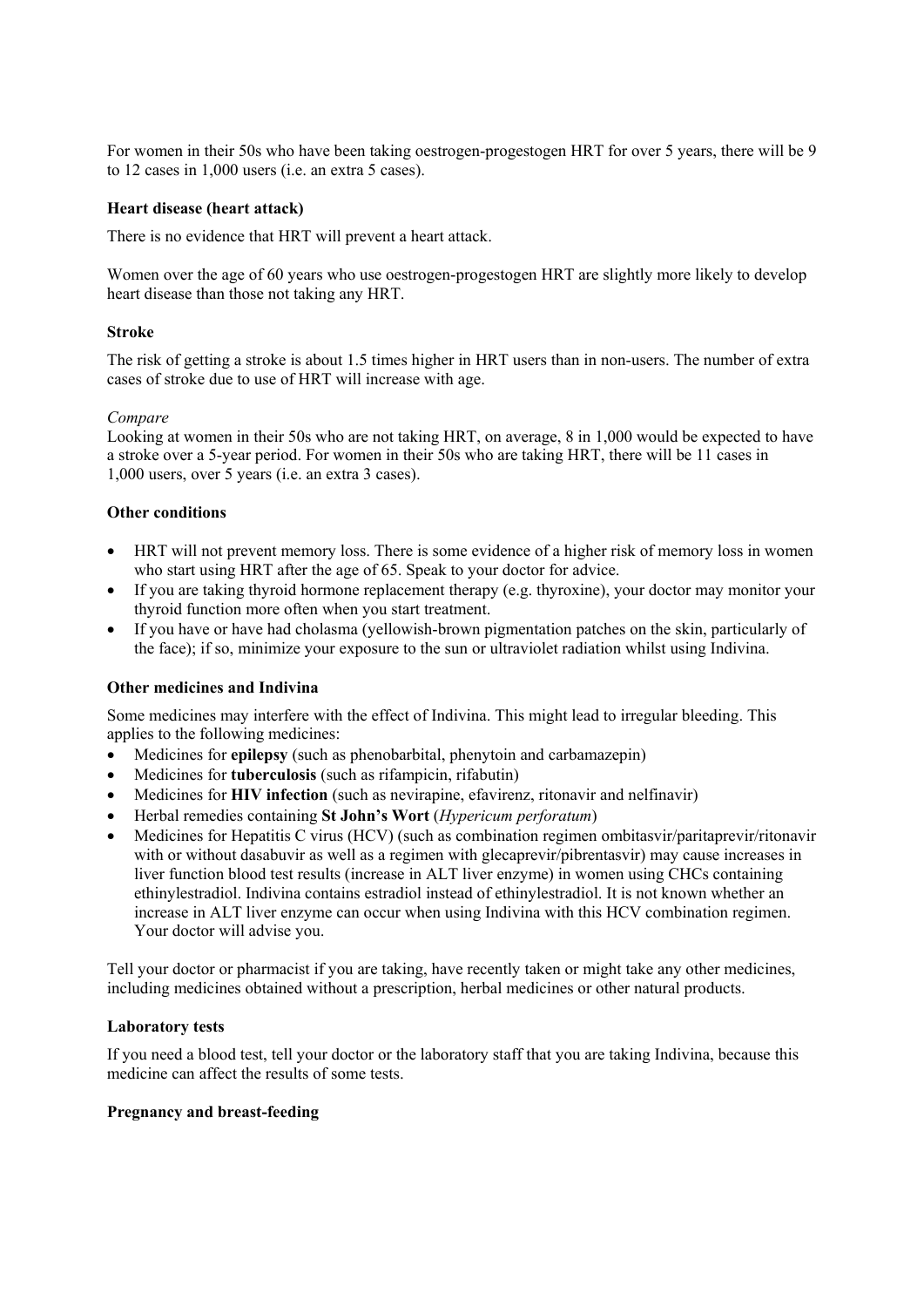Indivina is for use in postmenopausal women only. If you become pregnant, stop taking Indivina and contact your doctor.

### **Driving and using machines**

Indivina has no influence on your ability to drive or use machines.

### **Indivina contains lactose**

This medicine contains 78.9 mg (1 mg/2.5 mg tablet), 76.5 mg (1 mg/5 mg tablet) or 75.5 mg (2 mg/5 mg tablet) lactose (as monohydrate). If you have been told by your doctor that you have an intolerance to some sugars, contact your doctor before taking this medicine.

# **3. HOW TO TAKE INDIVINA**

Always take this medicine exactly as your doctor has told you. Check with your doctor or pharmacist if you are not sure. Your doctor will aim to prescribe the lowest dose to treat your symptom for as short as necessary. Speak to your doctor if you think this dose is too strong or not strong enough.

Take one Indivina tablet every day, preferably at about the same time each day. Calendar days are printed on the blister sheet to help you follow your daily tablet intake. Swallow the tablet whole with a drink. You will normally start on the lowest dose of Indivina and this will be increased, if necessary. Your doctor should aim to prescribe the lowest dose for the shortest time that gives you relief from your symptoms. Talk to your doctor if your symptoms are not better after three months. If you feel that the effect of Indivina is too strong or too weak, do not change the dose or stop taking the tablets yourself, but ask your doctor for advice.

If you are not having periods and you have not previously taken HRT or you are changing from another continuous combined HRT product, treatment with Indivina may be started on any day.

If you switch from a cyclic HRT regimen, start Indivina treatment one week after taking the last tablet of the cyclic HRT. Talk to your doctor or pharmacist if you are unsure.

#### *Whilst taking this medicine*

When you first start taking Indivina you may get some bleeding at odd times for a few months (Please also refer to the section above on Endometrial cancer). However, if this is still happening after a few months or if you experience heavy bleeding tell your doctor.

# **If you take more Indivina than you should**

If you or somebody else has taken too many Indivina tablets, talk to your doctor or pharmacist. An overdose of Indivina could make you feel sick, or make you get a headache or uterine bleeding.

# **If you forget to take Indivina**

It is best to take the tablet at the same time each day. Do not take a double dose to make up for a forgotten tablet. You should then continue by taking the next tablet at your usual time. Missing a tablet or irregular use of Indivina tablets may cause breakthrough bleeding or spotting.

#### **If you stop taking Indivina**

If you want to stop taking Indivina, talk to your doctor first. He/she will explain the effects of stopping treatment and discuss other possibilities with you.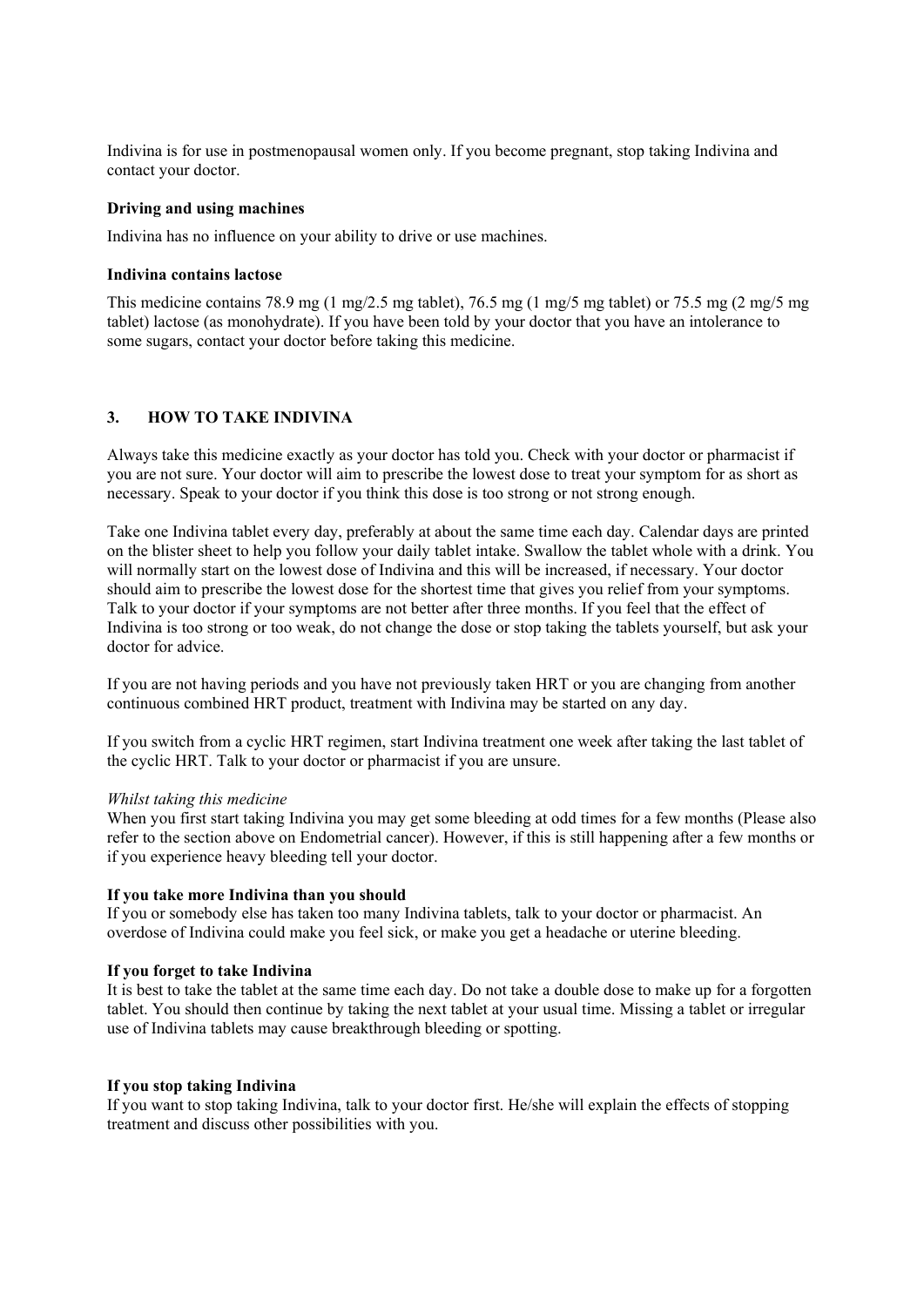# **If you need to have surgery**

If you are going to have surgery, tell the surgeon that you are taking Indivina. You may need to stop using Indivina about 4 to 6 weeks before the operation to reduce the risk of a blood clot (see section 2, Blood clots in a vein). Ask your doctor when you can start using Indivina again.

If you have any further questions on the use of this medicine, ask your doctor or pharmacist.

# **4. POSSIBLE SIDE EFFECTS**

Like all medicines, this medicine can cause side effects, particularly early on (in the first few months of treatment), for example irregular bleeding may occur, although not everybody gets them. These often disappear with continued treatment.

There are a number of situations in which you may have to **stop taking Indivina**. Tell your doctor immediately if you develop any of the following conditions:

- develop signs of jaundice (yellowing of the skin or the whites of the eyes)
- experience a migraine type headache for the first time
- become pregnant
- experience a significant increase in your blood pressure

The following diseases are reported more often in women using HRT compared to women not using HRT:

- breast cancer
- abnormal growth or cancer of the lining of the womb (endometrial hyperplasia or cancer)
- ovarian cancer
- blood clots in the veins of the legs or lungs (venous thromboembolism)
- heart disease
- stroke
- probable memory loss if HRT is started over the age of 65.

For more information about these side effects, see section 2.

The following is a list of side effects that have been linked to the use of HRT:

**Common side effects** (may affect up to 1 in 10 people):

- weight increase or decrease, swelling caused by fluid retention
- depression, nervousness, lack of energy
- headache, dizziness
- hot flushes, increased sweating
- feeling sick, vomiting, stomach cramps, gas
- breast tension and pain, vaginal discharge, bleeding or spotting, disorder of vulva/vagina, menstrual disorder.

**Uncommon side effects** (may affect up to 1 in 100 people):

- benign breast tumor, benign growths in the lining of the womb
- allergic (hypersensitivity) reaction
- increased appetite, high level of cholesterol in the blood
- anxiety, inability to sleep, apathy, mood swings, poor concentration, changes in sex drive or mood, euphoria, agitation
- migraine, sensation of tingling, prickling or numbness in skin, trembling
- visual impairment, dry eye
- feeling your heartbeat
- increased blood pressure, inflammation of a vein, purple patches like bruising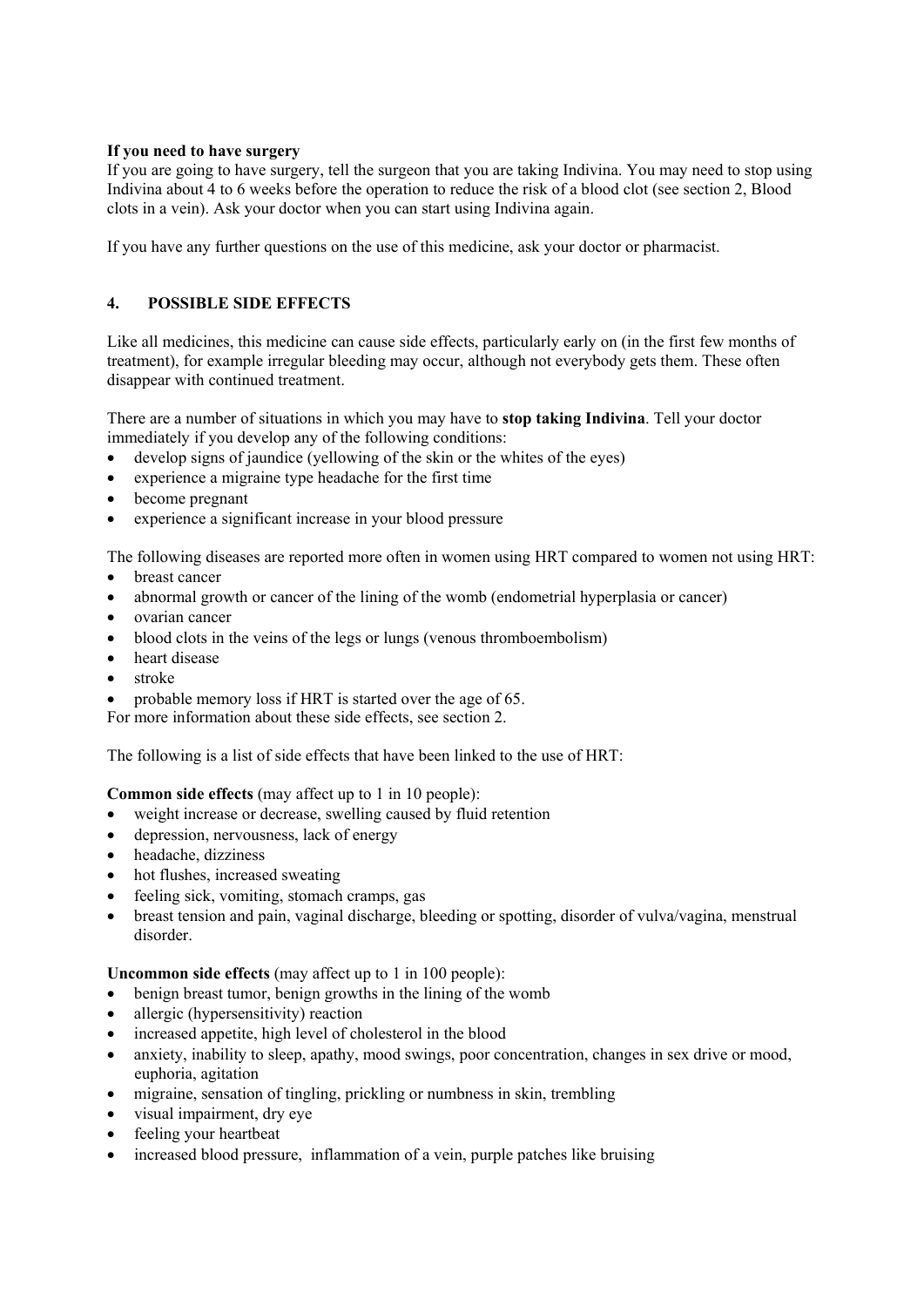- breathlessness, runny or blocked nose
- constipation, indigestion/heartburn, diarrhea, rectal disorder
- acne, hair loss, dry skin, nail problems, skin nodule, excessive hair growth (hirsutism), painful reddish skin nodules (*erythema nodosum*), generalized itchy rash
- joint disorders, muscle cramps
- increased frequency or urge to pass urine, lack of bladder control, bladder infections, discoloured urine, blood in the urine
- breast enlargement, breast tenderness, thickening of the lining of the womb, uterine disorder
- tiredness, abnormal laboratory tests, weakness, fever, flu-like symptoms, feeling generally unwell.

# **Rare side effects** (may affect up to 1 in 1,000 people):

- contact lens intolerance
- alterations in liver function and biliary flow
- skin rash
- blood clot, usually in a leg or lung, which causes pain, swelling or redness
- menstrual pain, pre-menstrual like syndrome

**Frequency not known side effects** (frequency cannot be estimated from the available data)

- tumours in uterus
- worsening of the symptoms of angioedema (hereditary and acquired)
- reduced blood supply to the brain or to a section of the brain
- stomach pain, bloating, yellowing of the skin or eyes
- eczema

# **The following side effects have been reported with other HRTs:**

- heart disease (heart attack)
- gall bladder disease
- inflammation of pancreas (pancreatitis)
- skin disorders:
	- yellowish-brown pigmentation patches on the skin, particularly of the face (chloasma)
	- rash with target-shaped reddening or sores (*erythema multiforme*).
- Probable memory loss over the age of 65

# **Reporting of side effects**

If you get any side effects, talk to your doctor or pharmacist. This includes any possible side effects not listed in this leaflet. You can also report side effects directly via the Yellow Card Scheme at: www.mhra.gov.uk/yellowcard or search for MHRA Yellow Card in the Google Play or Apple App Store. By reporting side effects, you can help provide more information on the safety of this medicine.

# **5. HOW TO STORE INDIVINA**

Keep this medicine out of the sight and reach of children.

Do not use this medicine after the expiry date which is stated on the carton or blister after EXP. The expiry date refers to the last day of the month.

Store below 25°C. Store in the original package in order to protect from moisture.

Do not throw away any medicines via wastewater or household waste. Ask your pharmacist how to throw away medicines you no longer use. These measures will help protect the environment.

# **6. CONTENTS OF THE PACK AND OTHER INFORMATION**